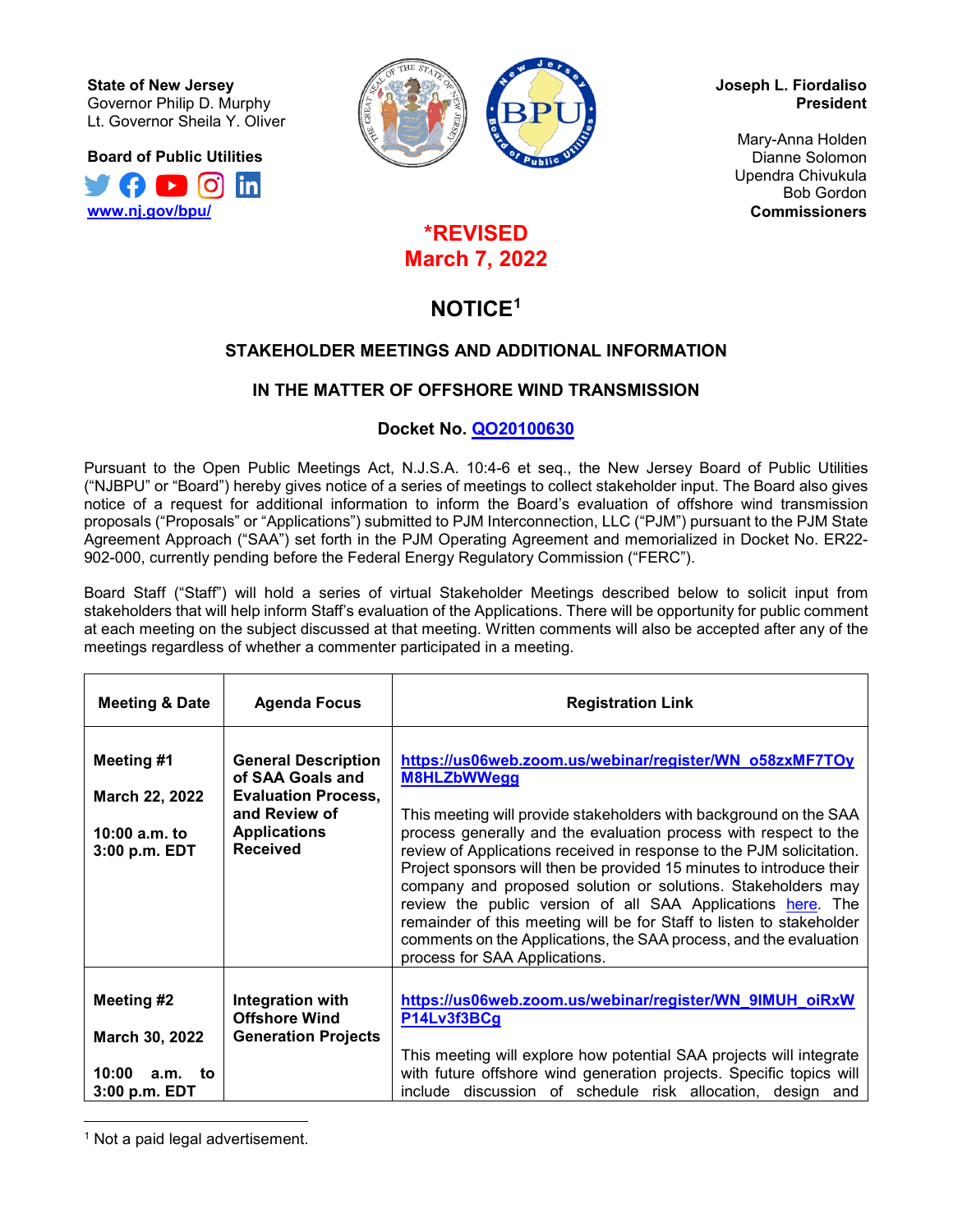|                                                                      |                                                             | technology compatibility, potential cable landfall impacts, or any<br>other issues relevant to the topics. The format for this meeting is<br>described below.                                                                                                                                                                                                                                                                                                                                                                                                                                                                                                                                                |
|----------------------------------------------------------------------|-------------------------------------------------------------|--------------------------------------------------------------------------------------------------------------------------------------------------------------------------------------------------------------------------------------------------------------------------------------------------------------------------------------------------------------------------------------------------------------------------------------------------------------------------------------------------------------------------------------------------------------------------------------------------------------------------------------------------------------------------------------------------------------|
| Meeting #3<br>April 4, 2022<br>10:00<br>a.m.<br>to<br>3:00 p.m. EDT  | <b>Environmental and</b><br><b>Permitting Issues</b>        | https://us06web.zoom.us/webinar/register/WN 89CFYXHGQ1-<br>8fgMWD17WSA<br>This meeting will explore potential impacts, both positive and<br>negative, that potential SAA projects may have on wildlife,<br>recreational and commercial fisheries, and natural resources. It will<br>also explore potential issues with federal, state and local permitting.<br>Specific topics will include type and location of offshore structures,<br>cable routes and cable installation, integration with the Bureau of<br>Ocean Energy Management ("BOEM") approval processes, state<br>and local permitting processes, or any other issues relevant to the<br>topics. The format for this meeting is described below. |
| Meeting #4<br>April 12, 2022<br>10:00<br>a.m.<br>to<br>3:00 p.m. EDT | Ratepayer<br><b>Protections and</b><br><b>Cost Controls</b> | https://us06web.zoom.us/webinar/register/WN_m4e1UU7FS26<br><b>W_DY4fGsHuA</b><br>This meeting will explore how the cost of potential SAA projects will<br>be borne and allocated. Specific topics will include how future users<br>of any SAA transmission facilities not selected through New<br>Jersey's offshore wind generation solicitation process will pay their<br>fair share of costs, how cost controls will be implemented, ratepayer<br>protections, potential for federal funding and tax policy, cost<br>allocation to New Jersey customers, or any other issues relevant to<br>the topics. The format for this meeting is further described below.                                            |

**Please note that in the interest of public health and safety, these meetings will be conducted via webinar. You must register for the meetings before attending. Please register for any or all of the meetings at least 48 hours prior to the scheduled date.**

After registration, you will receive a confirmation email containing information about joining the webinar and information about checking your system requirements in advance of the meeting. Stakeholders should check their access and devices in advance of the meeting to ensure they can properly connect to the meeting. If you would like to provide comments at one or more of these meetings, you may indicate that during the meeting registration process.

## **BACKGROUND**

 $\overline{\phantom{a}}$ 

The Board has long recognized that limits on the existing transmission system, as well as the challenges associated with expanding or replacing transmission facilities, represent a major source of cost uncertainty and potential risk of delays in meeting the State's offshore wind goals. The State's ambitious offshore wind goals were set forth in Governor Murphy's Executive Order No. 8, which directed the Board to take "all necessary actions . . . to promote and realize the development of wind energy off the coast of New Jersey to meet a goal of 3,500 megawatts ("MW") of offshore wind energy generation by the year 2030."[2](#page-1-0) In 2019, Governor Murphy signed Executive Order No. 92, which increased the State's offshore wind goal to 7,500 MW by 20[3](#page-1-1)5.<sup>3</sup> In 2019, the New Jersey Legislature enshrined the concept of an "open access offshore wind transmission facility" into State law as meaning, "an open

<span id="page-1-0"></span><sup>2</sup> https://nj.gov/infobank/eo/056murphy/pdf/EO-8.pdf

<span id="page-1-1"></span><sup>3</sup> https://nj.gov/infobank/eo/056murphy/pdf/EO-92.pdf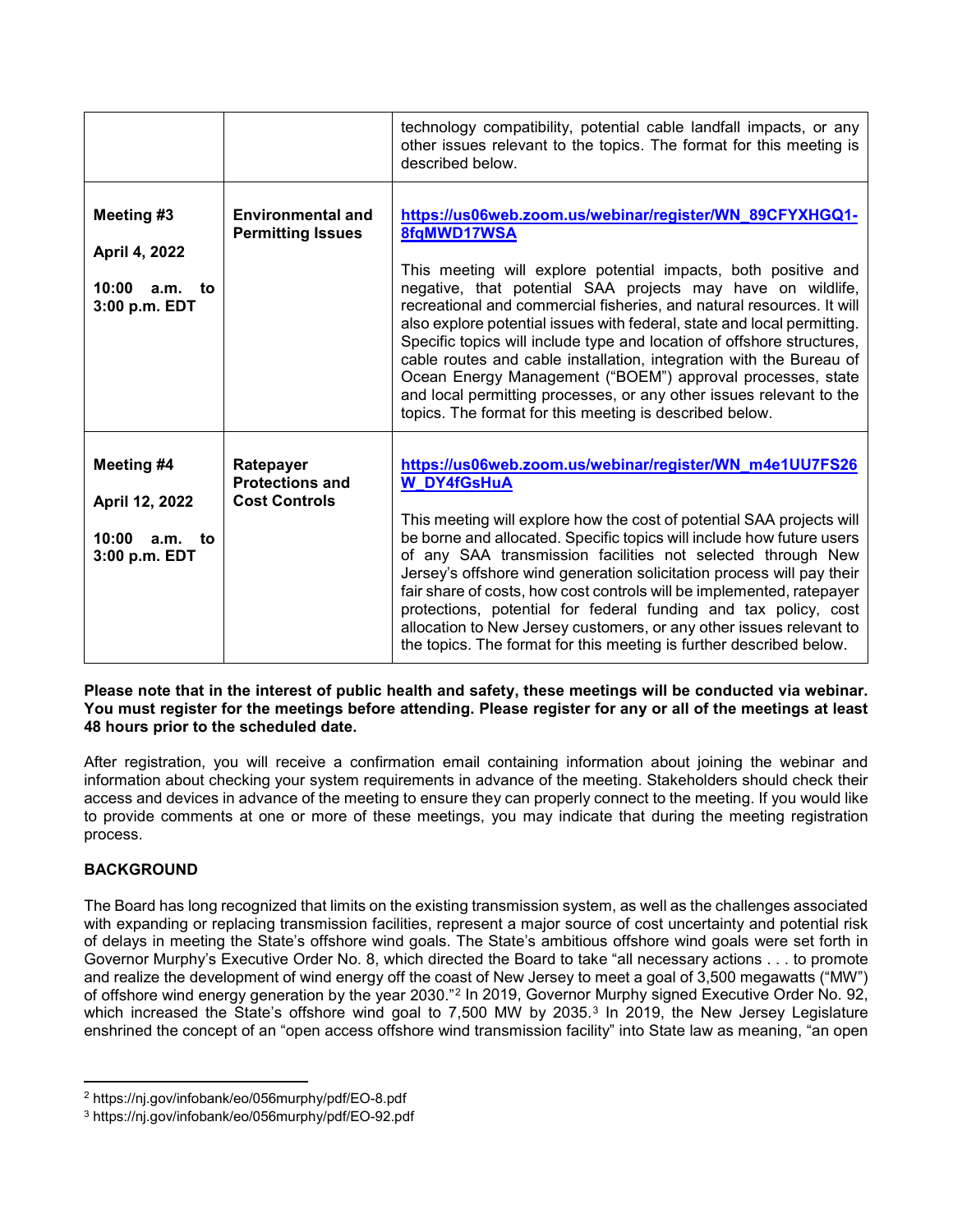access transmission facility, located either in the Atlantic Ocean or onshore, used to facilitate the collection of offshore wind energy or its delivery to the electric transmission system in this State."[4](#page-2-0)

In its Order No. 1000, FERC directed each of its jurisdictional regional grid operators to "describe procedures that provide for the consideration of transmission needs driven by Public Policy Requirements in the regional transmission planning processes." [5](#page-2-1) PJM, the regional grid operator for New Jersey's electric grid and electricity transmission system, uses the transmission planning process called the Regional Transmission Expansion Plan ("RTEP"). In connection with its implementation of Order No. 1000, PJM incorporated the SAA into its Operating Agreement so that the RTEP complies with FERC directives. The SAA, which follows the RTEP transmission planning process, allows state governmental entities authorized by their respective states to be responsible, voluntarily, for the allocation of costs of a proposed transmission expansion or enhancement that addresses state public policy requirements that the applicable state(s) in the PJM Region have identified or accepted.

In its Order dated November 18, 2020 ("November 2020 Order"), the Board set forth its public policy in this matter, based on the public policy of the State of New Jersey as set out by the legislature and Governor Murphy's 2019 Energy Master Plan ("EMP").<sup>[6](#page-2-2)</sup> As detailed in the EMP, the State's public policy is to expand the transmission system to accommodate the buildout of 7,500 MW of offshore wind by 2035. In furtherance of this public policy, the November 2020 Order formally requested that PJM incorporate the State's public policy requirements into the PJM RTEP, via the SAA.

PJM, together with Staff, developed a solicitation for electric transmission project applications under the SAA to meet New Jersey's public policy. PJM opened the SAA solicitation window on April 15, 2021, and the window closed on September 17, 2021. PJM received Applications from 13 entities proposing a total of 80 projects. The solicitation was structured to solicit Applications for four distinct options shown below, with each entity having the choice to propose more than one option:

- **Option 1a** onshore upgrades;
- **Option 1b** extending the upgraded grid closer to the shore;
- **Option 2** bringing offshore wind generation to and across the shore, including potential ocean facilities; and
- **Option 3** connecting offshore wind projects and/or ocean facilities in the ocean.



 $\overline{\phantom{a}}$ 

<span id="page-2-2"></span><sup>6</sup> *See* Board Order, Docket No.QO20100630 (Nov. 18, 2020),

<https://www.nj.gov/bpu/pdf/boardorders/2020/20201118/8D%20-%20ORDER%20Offshore%20Wind%20Transmission.pdf>

<span id="page-2-0"></span><sup>4</sup> N.J.S.A. 48:3-51

<span id="page-2-1"></span><sup>5</sup> https://www.ferc.gov/sites/default/files/2020-06/Order-1000.pdf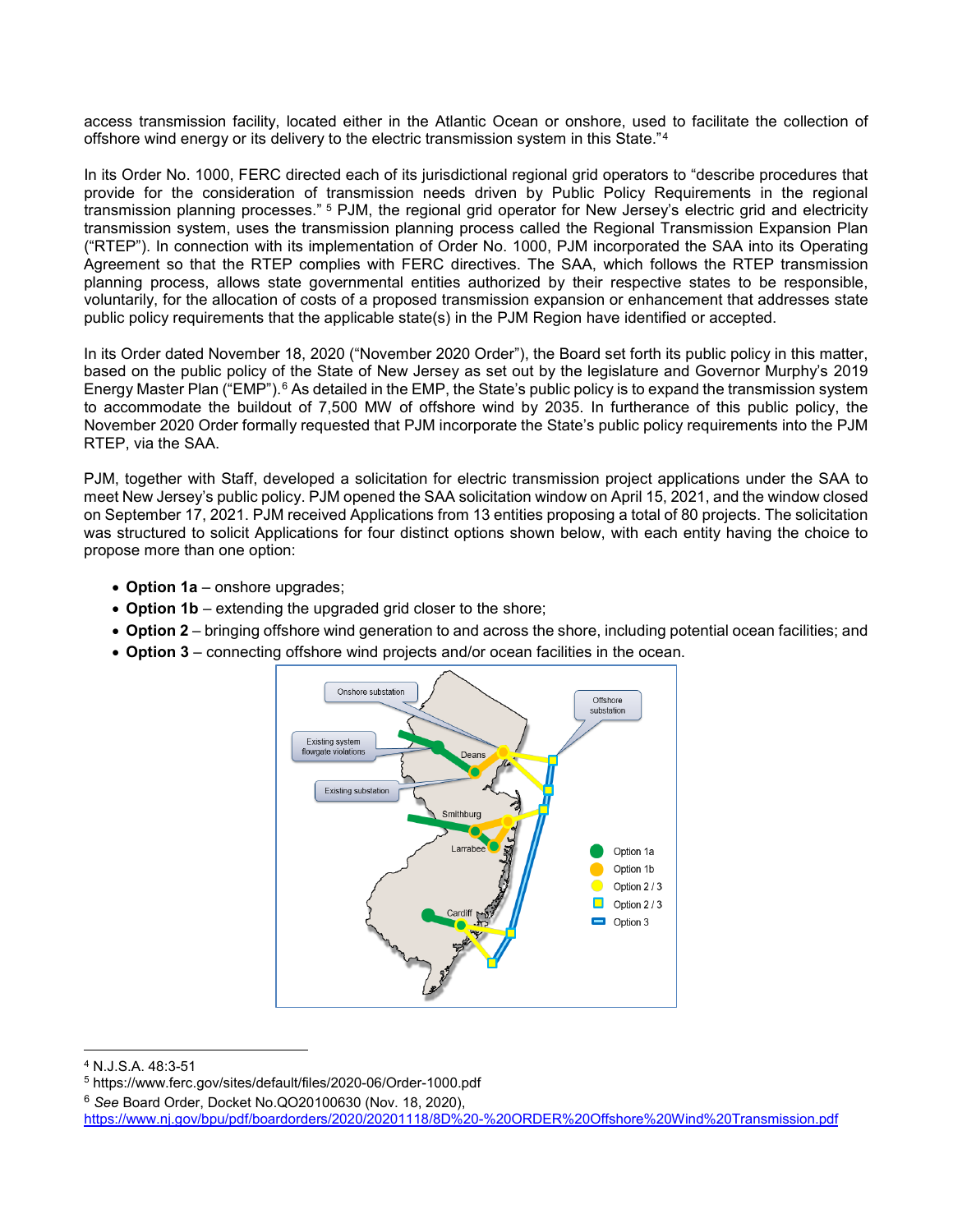#### **Note that the sketch above is for information purposes only and does not represent specific locations of on-shore or offshore components.**

PJM is currently reviewing the Applications in accordance with their requirements, and Staff and its consultant on this matter are also reviewing the Applications. The evaluation criteria include:<sup>[7](#page-3-0)</sup>

*PJM system reliability* – ability to provide a solution to the needs defined in the problem statements, additional needs identified by the proposing entities, or the needs associated with alternative POIs and to resolve potential reliability criteria violations on PJM facilities in accordance with all applicable planning criteria (PJM, NERC, SERC, RFC, and Local Transmission Owner criteria), including the solution's ability to (a) resolve identified PJM reliability violations and satisfy any applicable criteria that may impact the performance measurement of the project even if it was not explicitly stated as part of the original problem statement; and (b) reduce the need for must-run generation and special operating procedures, extreme weather outages and weather-related multiple unforced outages, probability of common mode outages due to electrical and nonelectrical causes, islanding, and power quality degradation.

**Project constructability** – the extent to which the proposal identifies, addresses, and mitigates (through technical studies and documentation of experience with similar solutions elsewhere) the financing, constructability, execution, technology, environmental, and permitting challenges of the proposed solution, including the need for construction- or other-related outages on related transmission facilities.

*Project costs* – total cost of proposed solutions and individual elements (partial solutions); quality of proposed innovative cost control approaches (such as phased-in development of project segments, capped project costs or capped revenue requirements, and cost recovery for excess or unused capacity) or levelized cost recovery options (such as trended original costs, which may improve the intergenerational equity of cost recovery); financial commitments regarding rate of return, specific provisions to protect against cost overruns, or other comparable provisions designed to control costs.

*Project risk mitigation* – ability of the proposed solution to mitigate environmental, permitting, financing, constructability, timing, project-on-project (including the use of financial assurance mechanisms, guaranteed in-service dates or financial commitments contingent on meeting targeted commercial online dates, and delay damage payment provisions), and any other risks that could increase costs, reduce value, or delay the development and delivery of offshore wind generation for New Jersey.

*Environmental benefits* – ability of the proposed solution to minimize potential environmental impacts; minimize impacts to marine, nearshore, and onshore habitats, listed species, cultural resources, air (emissions) including potential benefits, water quality, noise, aesthetics, tourism, and navigation; minimize impacts related to fisheries resources and the fishing community and industry.

*Permitting plan* – ability of the proposed solution to minimize permitting risks, including plan for and likelihood of achieving all necessary State and Federal regulatory agency approvals, permits, or other authorizations; likelihood of meeting projected commercial operation dates, operation and maintenance plans, site control or ability to achieve site control, constructability, project longevity, and project schedule.

*Quality of proposal and developer experience* – quality of project documentation and proposal description, discussion of commitments and benefits, and supporting analyses and benefits quantifications (including documentation of assumptions and analyses, if any); documentation of developer experience relevant to the successful implementation of the proposed solution.

*Flexibility, modularity, and option value of solutions* – ability of project proposals to achieve efficient outcomes through combinations of solutions for Options 1a, 1b, 2, and 3 needs, or ways in which proposed solutions, or portions of proposed solutions, can be combined, integrated, and sequenced to more cost effectively achieve the State's overall public policy and risk mitigation objectives; ability of the proposed solution to accommodate future increases in offshore wind generation above current plans; innovative

 $\overline{a}$ 

<span id="page-3-0"></span> $\frac{7}{1}$  The criteria and all other PJM solicitation documents can be found here https://www.pjm.com/planning/competitive-planningprocess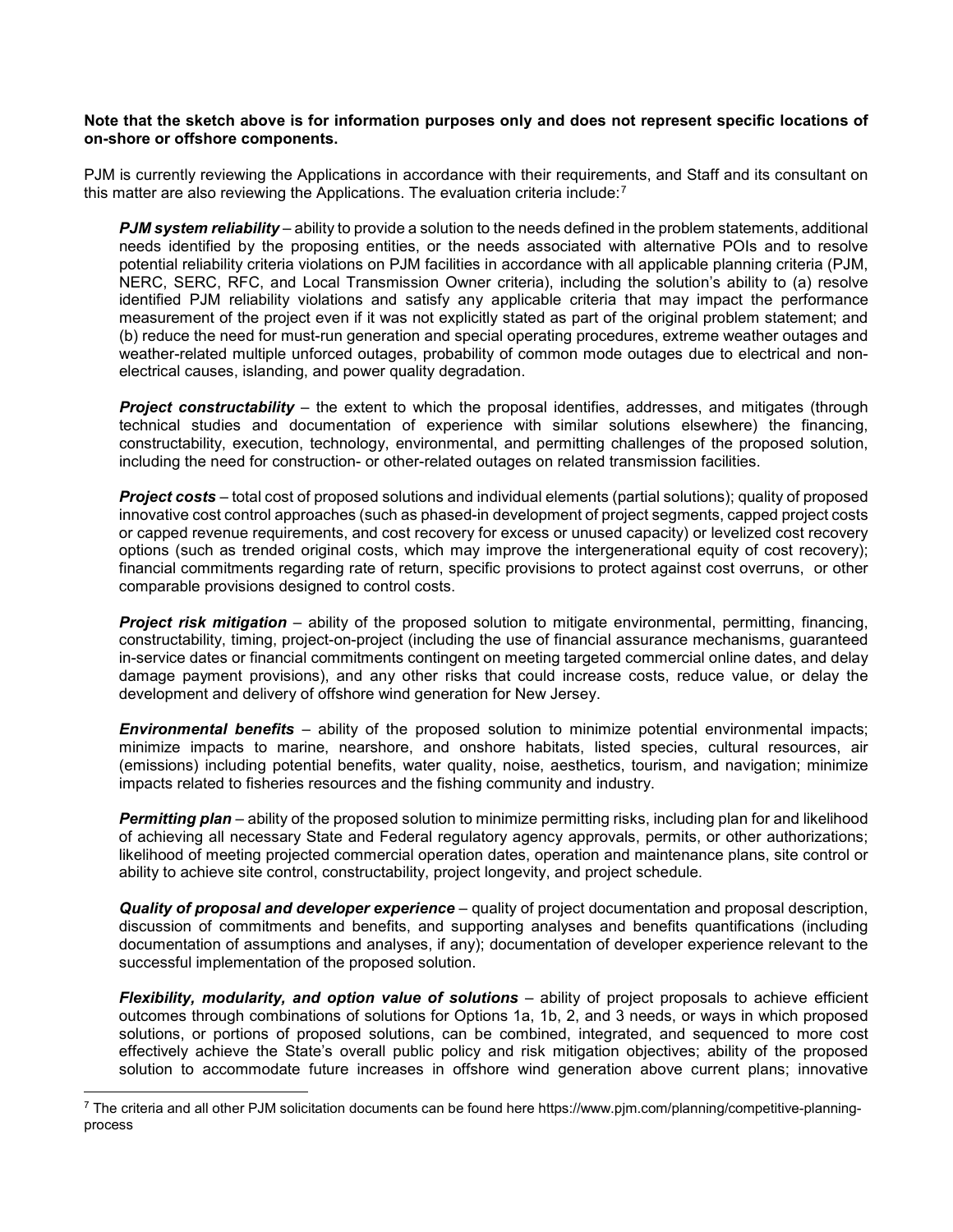solutions that yield a transmission investment schedule that is optimally aligned with the planned schedule of offshore wind generation procurements.

*Market value of offshore wind generation* – ability of the proposed solution to maximize the energy, capacity and Renewable Energy Credit (REC) values of offshore wind generation delivered to the chosen POIs, including mitigation of curtailment risks, and the level and sustainability of PJM capacity, congestion, or other rights created by the proposed solution that increase the delivered value of the wind generation or otherwise reduce the total cost of the proposal.

*Additional New Jersey benefits* – ability of proposed solutions and associated upgrades to provide additional onshore grid related benefits, resolve PJM market congestion, and/or otherwise reduce or avoid PJM-related costs and improve PJM market performance; this includes (a) energy market benefits, including energy deliverability of offshore wind production or curtailment, production cost savings, or other benefits; (b) identification of benefits to the transmission system, including synergies with transmission solutions from already-ongoing procurements, opportunistic replacement of aging transmission infrastructure, the creation of valuable transmission-related rights, and other transmission cost savings; (c) capacity market benefits (including CETL increases), improve resiliency/redundancy, avoid future costs (such as future reliability upgrades or aging facilities replacements); (d) other benefits, including state energy sufficiency, improvements in local transmission and distribution outage statistics, reduced utilization of aging infrastructure, and improvements in local resiliency.

## **ADDITIONAL INFORMATION**

#### **A. Format for Meetings #2-4**

Meetings #2-4 will begin with Staff and the consultant for this matter providing stakeholders with background on the meeting topic. The meetings will continue with presentations from stakeholders. Staff envisions selecting up to approximately eight presenters for each meeting, and will endeavor to ensure that various interests and a diversity of opinions and constituencies are represented. **Parties interested in presenting at one or more of these meetings should self-nominate by submitting an email to** [Jim.Ferris@bpu.nj.gov](mailto:Jim.Ferris@bpu.nj.gov)**.** The email should include the subject header "Request to be a Presenter at SAA Stakeholder Meeting" and should include the following information**:**

- 1. The meeting number at which the individual wishes to provide their presentation;
- 2. The individual's name, title and affiliation;
- 3. The topic of the presentation; and
- 4. A short description (no more than one page) explaining why the individual should be selected for the presentation.

For Meeting #2 on March 30, 2022, parties should self-nominate no later than March 11, 2022 and will be notified if selected to present by March 16, 2022. If selected, the final presentation must be submitted by March 23, 2022. For Meetings #3 and #4, parties should self-nominate at least three weeks prior to the meeting and selected presenters will be notified approximately 10 days prior to the meeting date at which they requested to present. The selected speakers will be required to submit their final presentation materials no later than one week in advance of the meeting date.

Other stakeholders will be given an opportunity to provide comments at the end of the presentations, time permitting.

## **B. Comments**

Following the completion of all presentations, stakeholders may comment on the topics discussed at the meeting, time permitting. Staff will also accept written comments on any of the topics discussed at this series of meetings, regardless of whether the commenter participated in any of the meetings.

#### **The deadline for comments on this matter is 5 p.m. EDT on April 29, 2022.**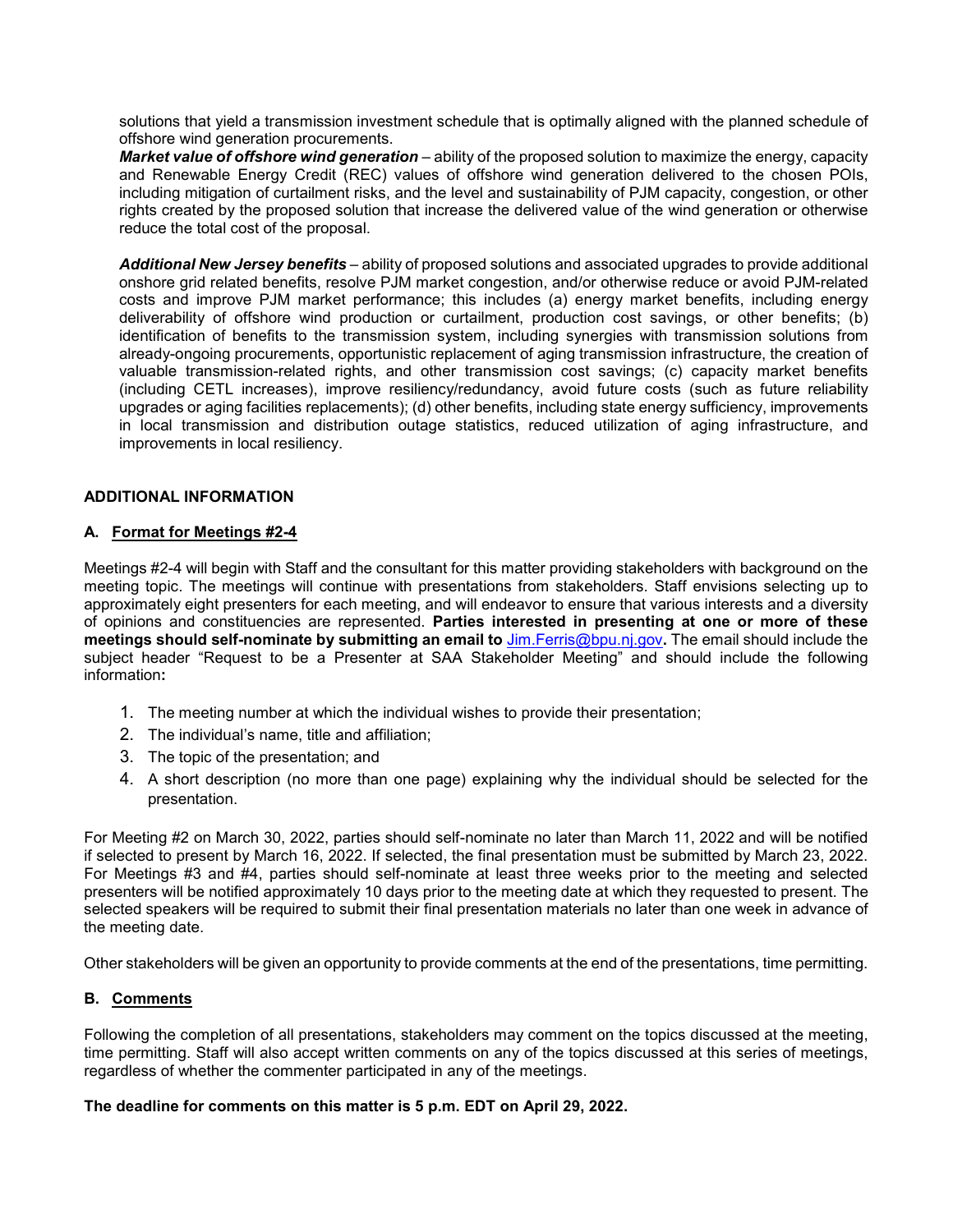Please submit comments directly to the specific docket listed above using the "Post Comments" button on the Board's [Public Document Search](https://publicaccess.bpu.state.nj.us/) tool. Comments are considered "public documents" for purposes of the State's Open Public Records Act and any confidential information should be submitted in accordance with the procedures set forth in N.J.A.C. 14:1-12.3.

Written comments may also be submitted to:

**Board of Public Utilities** 44 South Clinton Avenue, 1st Floor Post Office Box 350 Trenton, NJ 08625-0350 Phone: 609-292-1599 Email: [board.secretary@bpu.nj.gov](mailto:board.secretary@bpu.nj.gov)

#### **C. Submittal of Project Applications to NJBPU**

**In order to develop the Board's record and assist in the evaluation of the Applications, Staff requires that all Applications and any subsequent information and materials that have been submitted to PJM be submitted by each applicant to the Board by 5 p.m. EDT on \*March 28, 2022, in accordance with the Board's filing rules.** 

All materials filed with the Board are public documents and are therefore subject to the good government sunshine laws of the State of New Jersey. However, the Board appreciates the confidential nature of some of the material that must be submitted and recognizes that New Jersey law allows Applicants to request protection of:

> any information … which in the person's or entity's opinion constitutes trade secrets, energy trade secrets or other energy information submitted pursuant to N.J.S.A. 52:27F-18, proprietary commercial or financial information, or information which if disclosed, would be likely to cause damage to either a competitive or bidding position or national security, may assert a confidentiality claim by following the procedures set forth in this subchapter. N.J.A.C. 14-1-12.1(b).

To facilitate the review process, Board Staff requests that each Applicant submit public (redacted) and confidential (unredacted) versions of their Application originally submitted to PJM, along with any subsequent information and materials that have been submitted to PJM, per the Board's Rules of Practice and Procedure governing submission of confidential materials, N.J.A.C. 14-1-12.1, et seq., and the Open Public Records Act, N.J.S.A. 47:1A-1 et seq. ("OPRA"). Each file should include "Public" or "Confidential" in the file name. Please ensure that any information submitted to PJM that was marked as public, is similarly treated here.

For the confidential version of Applications, please include a statement identifying each type of data or materials the Applicant asserts are exempt from public disclosure under OPRA and/or the common law and explaining the basis for the proposed redaction.

Applicants may (but are not required to) provide updated information that was not reasonably available at the time the initial Applications or any additional materials were submitted to PJM, if that information may have a material impact on their Application, but only under the following limited circumstances: (i) updated information regarding the progress in permitting or siting the project; (ii) updated information necessary to reflect the actual lease areas included in the BOEM NY Bight lease area auction; and (iii) updated information for which sufficient cause exists to provide in the Applicant's good faith, reasonable judgement. The updated information must be provided in a single, concise document that also includes why the information could not have been included in the original submission. Any update that entails changes to PJM's technical evaluation process must be addressed through the PJM process, as and if permitted by PJM. Any information provided will be made part of the decisional record. Staff may also request updates as part of the clarifying question process described below. Staff may elect not to consider the updated information in its evaluation process.